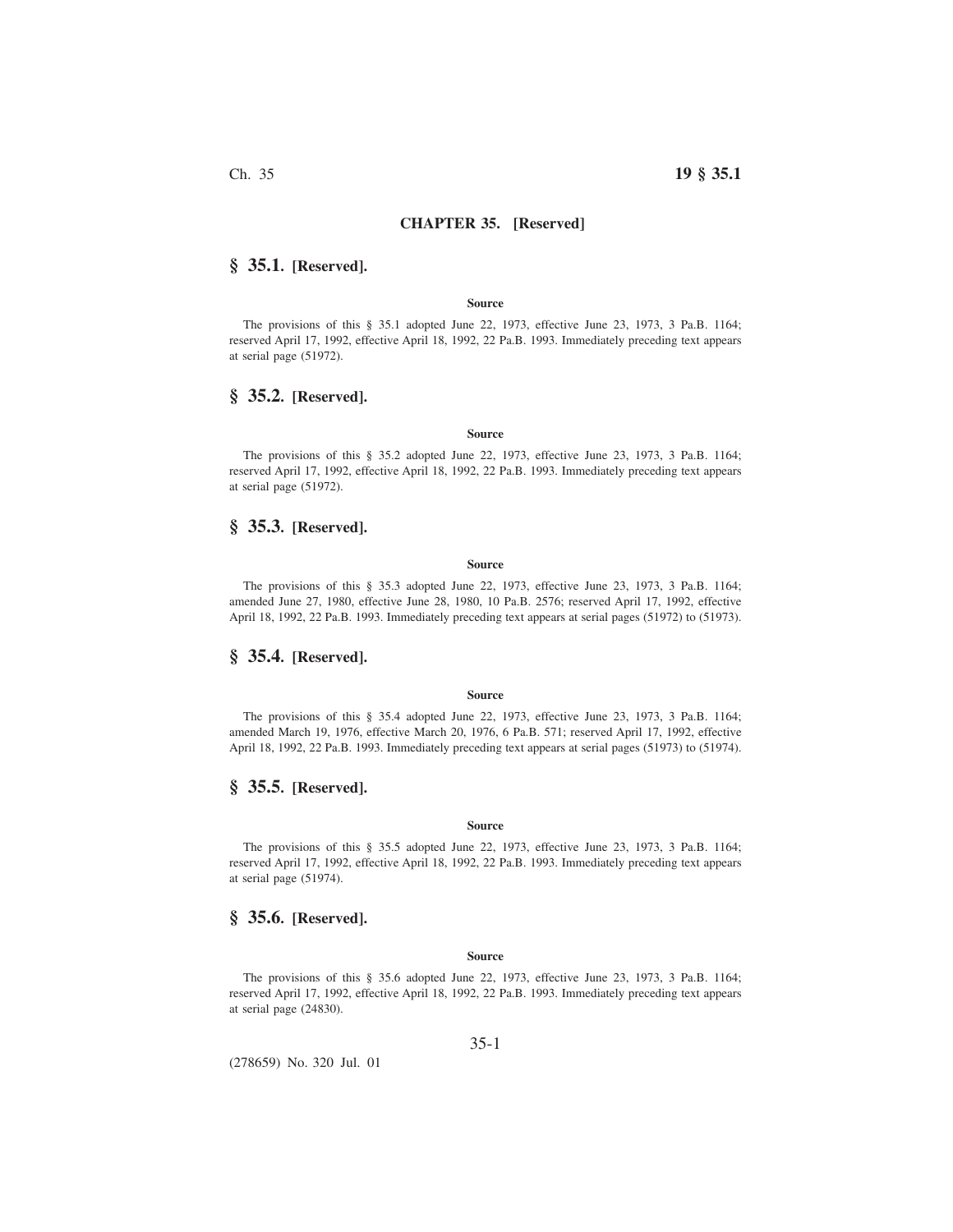## **§ 35.7. [Reserved].**

### **Source**

The provisions of this § 35.7 adopted June 22, 1973, effective June 23, 1973, 3 Pa.B. 1164; reserved April 17, 1992, effective April 18, 1992, 22 Pa.B. 1993. Immediately preceding text appears at serial page (24830).

# **§ 35.8. [Reserved].**

## **Source**

The provisions of this § 35.8 adopted June 22, 1973, effective June 23, 1973, 3 Pa.B. 1164; reserved April 17, 1992, effective April 18, 1992, 22 Pa.B. 1993. Immediately preceding text appears at serial page (24831).

# **§ 35.9. [Reserved].**

#### **Source**

The provisions of this § 35.9 adopted June 22, 1973, effective June 23, 1973, 3 Pa.B. 1164; reserved April 17, 1992, effective April 18, 1992, 22 Pa.B. 1993. Immediately preceding text appears at serial page (24831).

## **§ 35.10. [Reserved].**

### **Source**

The provisions of this § 35.10 adopted June 22, 1973, effective June 23, 1973, 3 Pa.B. 1164; reserved April 17, 1992, effective April 18, 1992, 22 Pa.B. 1993. Immediately preceding text appears at serial page (24831).

## **§ 35.11. [Reserved].**

### **Source**

The provisions of this § 35.11 adopted June 22, 1973, effective June 23, 1973, 3 Pa.B. 1164; reserved April 17, 1992, effective April 18, 1992, 22 Pa.B. 1993. Immediately preceding text appears at serial page (24832).

## **§ 35.12. [Reserved].**

### **Source**

The provisions of this § 35.12 adopted June 22, 1973, effective June 23, 1973, 3 Pa.B. 1164; reserved April 17, 1992, effective April 18, 1992, 22 Pa.B. 1993. Immediately preceding text appears at serial page (24832).

## **§ 35.21. [Reserved].**

### **Source**

The provisions of this § 35.21 adopted June 22, 1973, effective June 23, 1973, 3 Pa.B. 1164; reserved April 17, 1992, effective April 18, 1992, 22 Pa.B. 1993. Immediately preceding text appears at serial pages (24832) to (24833).

35-2

(278660) No. 320 Jul. 01

*2001 Commonwealth of Pennsylvania*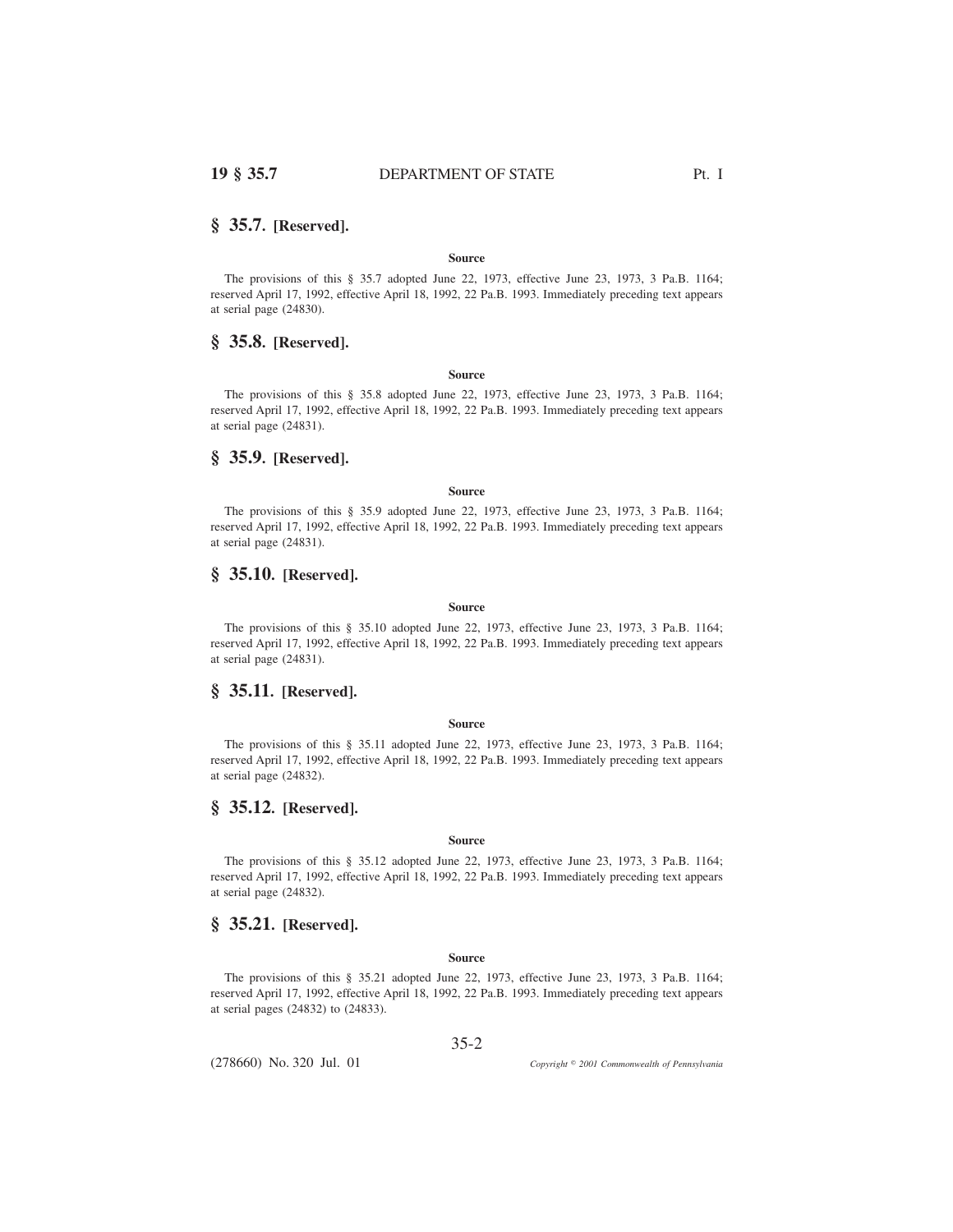Ch. 35 **19 § 35.31**

# **§ 35.31. [Reserved].**

### **Source**

The provisions of this § 35.31 adopted June 22, 1973, effective June 23, 1973, 3 Pa.B. 1164; reserved April 17, 1992, effective April 18, 1992, 22 Pa.B. 1993. Immediately preceding text appears at serial page (24833).

# **§ 35.101. [Reserved].**

## **Source**

The provisions of this § 35.101 adopted June 22, 1973, effective June 23, 1973, 3 Pa.B. 1164; reserved April 17, 1992, effective April 18, 1992, 22 Pa.B. 1993. Immediately preceding text appears at serial pages (69796) to (69797), (24836) to (24837), (68192) to (68194), (24840) to (24845), (69799), (24850) to (24859), (68196) to (68201), (24866) to (24867), (68202) to (68203), (24870) to (24871) and (68204).

(278661) No. 320 Jul. 01